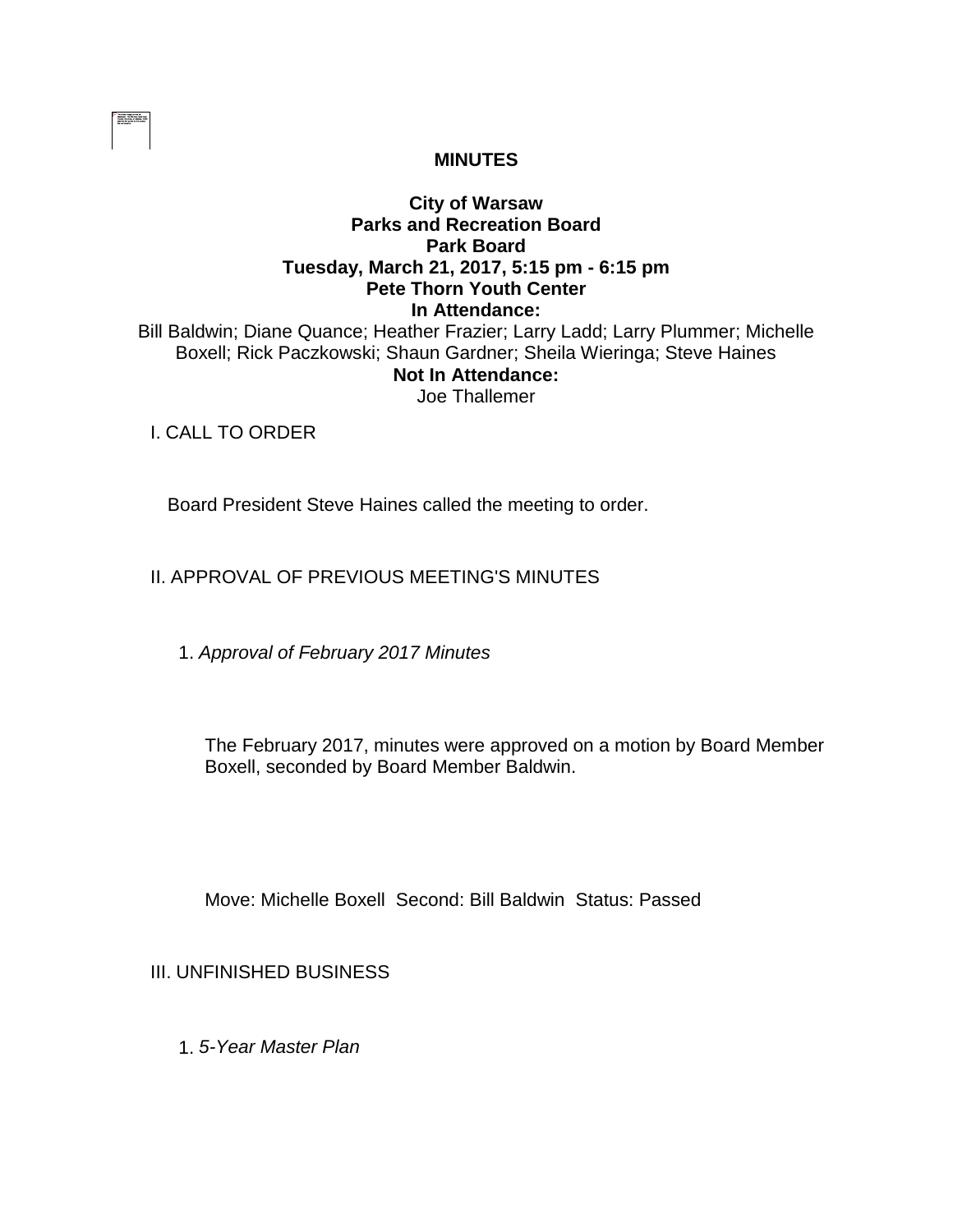Pat Brown from Sitescapes, Inc. presented the Board with the fully revised 5-Year Master Plan. He advised he made a few changes to accommodate some recommendations from DNR. He provided the Park's Department with a USB, which contained all documents pertaining to the 5-Year Master Plan. He reinforced that although this is a 5-year plan, some changes and accommodations are expected to occur due to unexpected events or budget changes.

Pat asked for a motion to approve the following 2 resolutions: Resolution 17-01(2017-2021 Park and Recreation Master Plan), and the Request for Eligibility (Land and Water Conservation Fund).

If a motion is moved to approve the resolutions, Pat will send the final draft to the DNR and will provide the park's department with 6 official copies of the 5-Year Master Plan.

Superintendent Plummer thanked everyone from the public, park board, park employees, and Pat Brown for their input and hard work pertaining to the process of finalizing the 5-Year Master Plan.

A motion to approve the resolutions and adopt the 5-Year Master Plan was approved on a unanimous vote by the Park Board. The motion was approved by Park Board Member Paczkowski, seconded by Park Board Member Ladd.

Move: Rick Paczkowski Second: Larry Ladd Status: Passed

IV. NEW BUSINESS

1. *Tennis Association Agreement*

Jan Orban from the Warsaw Community Tennis Association informed the Board that last year, 173 kids participated in the 2016 tennis program. She further informed the Board that there were 48 kids from kindergarten to 2nd grade, 58 kids from 3rd-5th grade, 41 kids from 6th-8th grade, and 29 kids from 9th-12th grade.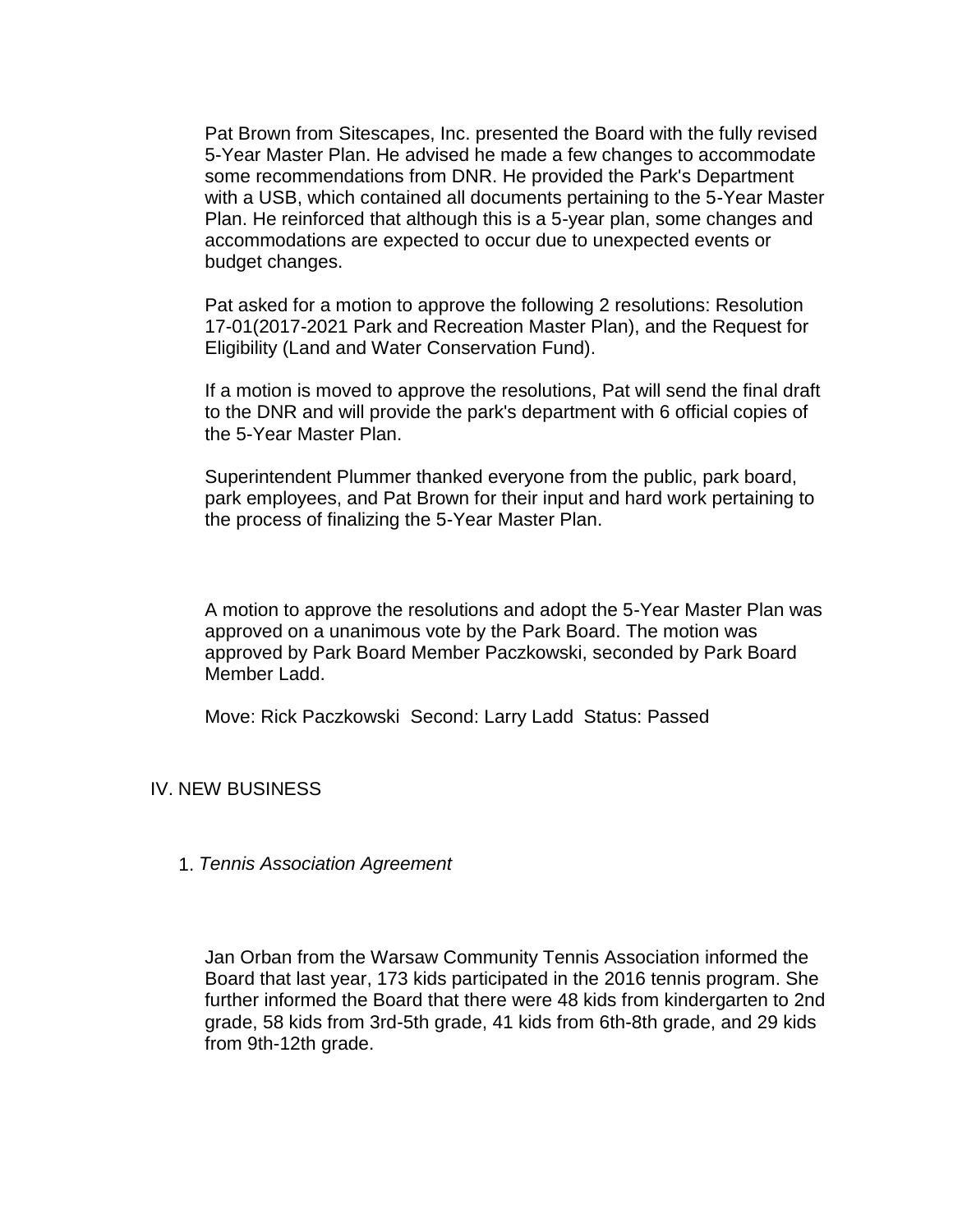Just like the previous years, it will be a 6 week program and they will provide a t-shirt to the kids with the park's department logo on the back along with possible other miscellaneous items. New this year will be a collaboration with a company called SDI, where parents can register their children on-line and pay with a debit/credit card. Jan said to reach more parents and stay current with today's norms, they are hoping that by accepting credit/debit cards that it will allow parents some more flexibility and increase participation. To utilize this service, participants will pay an added \$3, which will solely cover SDI's convenience fee to process the debit/credit cards.

Jan asked the Board to approve a maximum of \$6,000.00 from the Park's Department as a collaborative effort with the Warsaw Community School District to allow this program to continue. This is the same amount as previous years and is \$30 per participant up to a maximum of \$6,000.00.

A motion to approve the maximum fee of \$6,000.00 was approved by Board Member Boxell, Seconded by Board Member Baldwin.

Move: Michelle Boxell Second: Bill Baldwin Status: Passed

#### 2. *Willie Chili Dogs*

Woody Zimmerman, from 103.5, approached the Board and asked for permission to continue their free lunch program utilizing the Central Park West Shelter for their Willie Chili Dog event. The event will be held on May 17, June, 21, July 17, August 16, and September 20, from 11am-1pm (or as supplies last). Again this event is free to the public!

A motion to approve the Willie Chili Dog event was approved by Board Member Ladd, Seconded by Board Member Paczkowski.

Move: Larry Ladd Second: Rick Paczkowski Status: Passed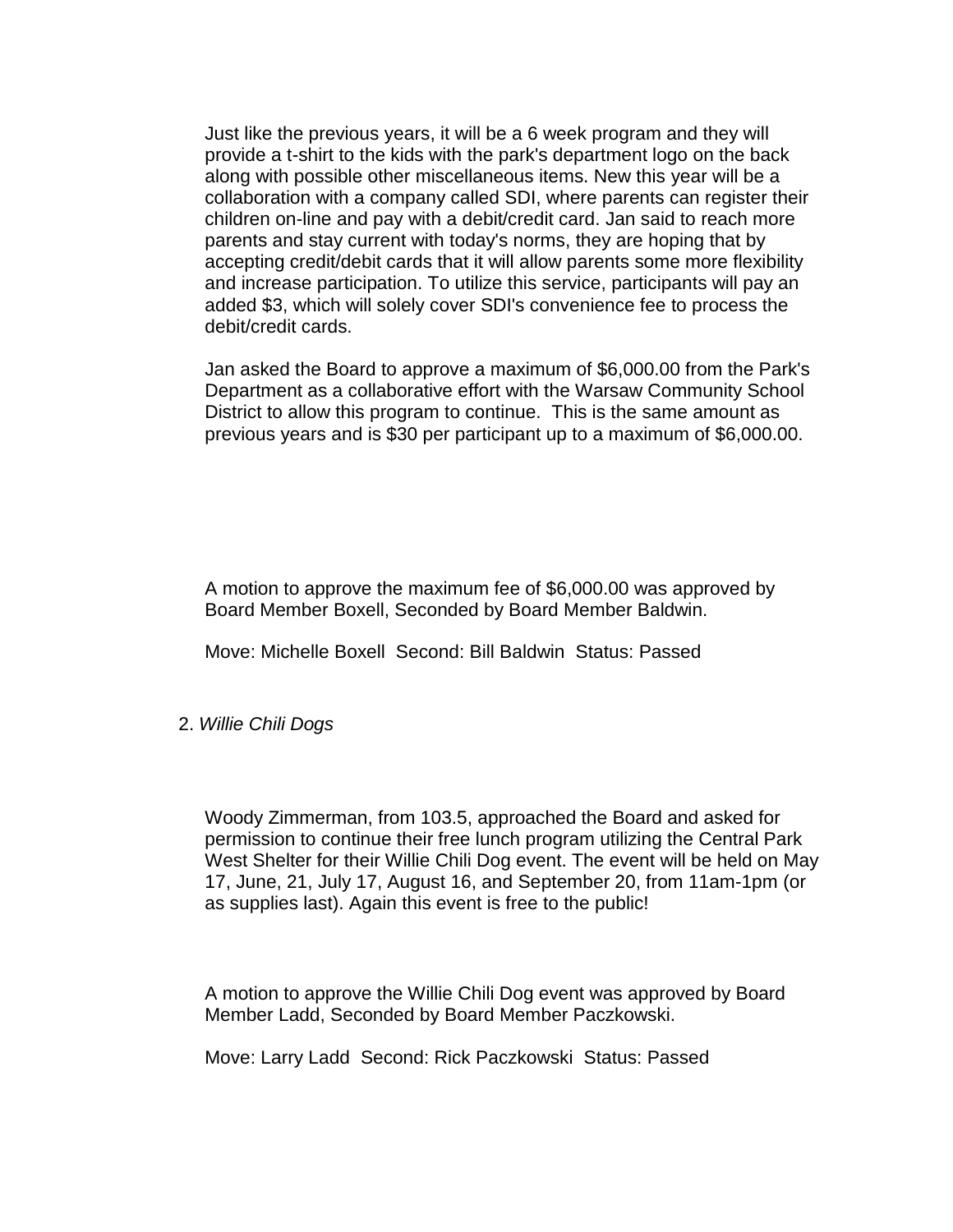### 3. *Warsaw Community School Free Lunch Program*

Superintendent Plummer informed the Board that Stacie Light, the Assistant Director for WCS Food & Nutrition Services, would like to offer free lunches at the Bixler Shelter at Center Lake again this year. The lunches would begin no earlier than June 5, 2017, and end no later than July 20, 2017. No meals would be served the week of July 4, 2017. Also noted, was dates are tentatively scheduled due to possible changes on school closings.

2017, will mark the 11th summer that these meals have been provided. On average, between 100-150 lunches were served last summer. Free meals are provided to any child 18 years of age and younger and offer a reduced fee for adults to eat as well.

The WCS Food & Nutrition Services wrote a letter requesting the Board approve the program for the Summer 0f 2017.

A motion to approve the program was passed by Board Member Baldwin, Seconded by Board Member Boxell.

Move: Bill Baldwin Second: Michelle Boxell Status: Passed

## V. OTHER MATTERS TO COME BEFORE THE BOARD

Superintendent Plummer advised that the new tractor to help pull our Barber Surf Rake was ordered and should be delivered any day now. This will be extremely beneficial because it will free up our other tractor to help during construction or help haul large items. The new tractor also has turf tires, which we have never had, and it will allow us to go on the grass without tearing it up.

Plummer also informed the Board that there were some issues with the banners, some had shown some weather wear on them, and Ben Thornburg with Big Picture Imagery, had taken all the banners and is replacing them all free of cost. We should get those back soon and those will be hung upon return.